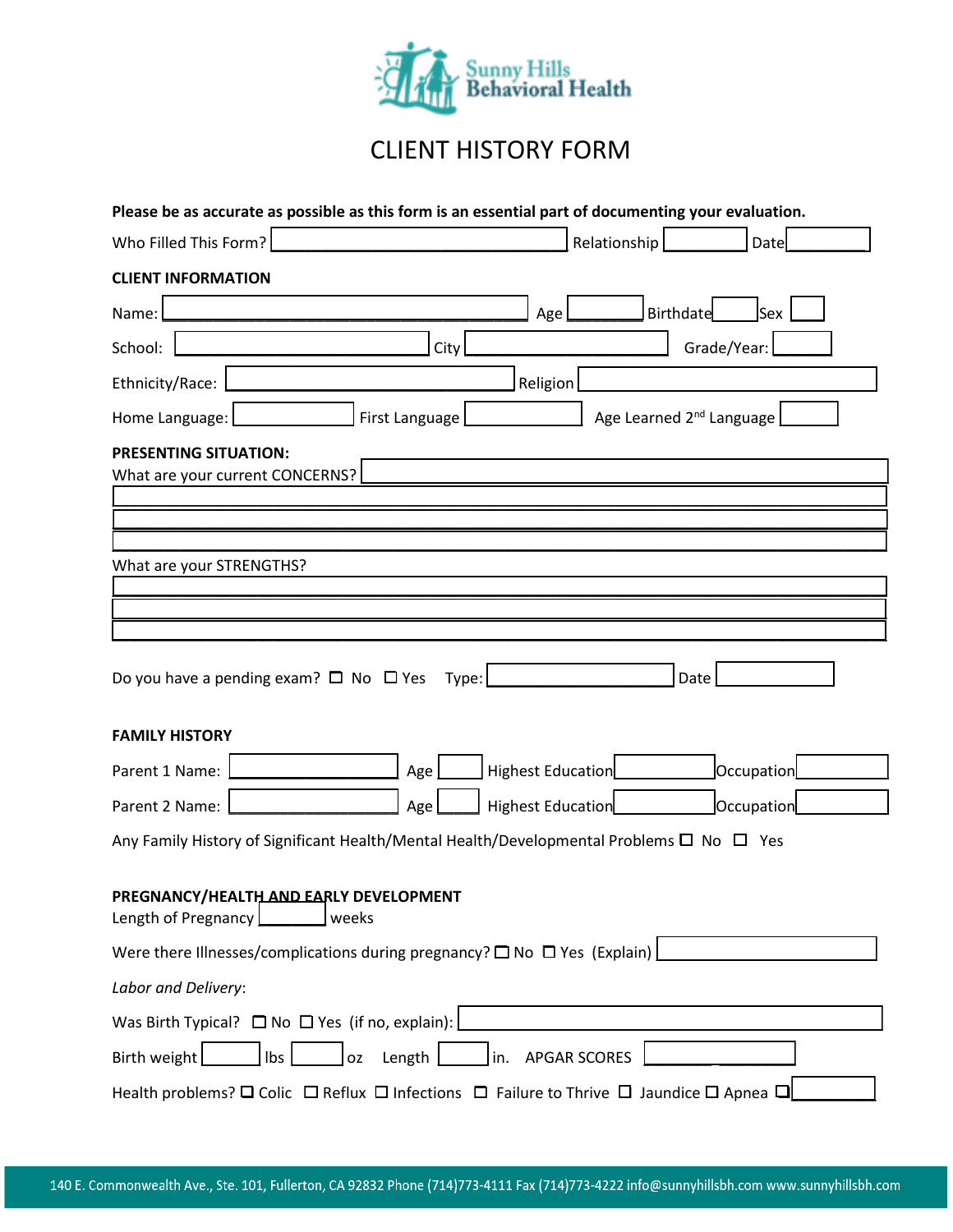## INFANCY AND EARLY CHILDHOOD DEVELOPMENT

## **DEVELOPMENTAL MILESTONES**

## *\*\*\*\*\*\*\*\*\*\*\*Incorrect information can impact an accurate diagnosis\*\*\*\*\*\*\*\*\*\*\*\*\*\*\**

| Motor skills (walking, standing)                                                                             | On Time Late<br>Early              |  |  |  |  |  |  |
|--------------------------------------------------------------------------------------------------------------|------------------------------------|--|--|--|--|--|--|
| Language Skills                                                                                              | On Time Late<br>E(ar) <sub>y</sub> |  |  |  |  |  |  |
| <b>Social Skills</b>                                                                                         | On Time Late<br>Early              |  |  |  |  |  |  |
| Self Help Skills                                                                                             | On Time Late<br>E(arl)y            |  |  |  |  |  |  |
| $\Box$ PT<br>$\Box$ Speech Therapy $\Box$ Infant Stimulation<br>Early Intervention? $\Box$ None<br>$\Box$ OT |                                    |  |  |  |  |  |  |
| $\Box$ Right Handed $\Box$ Left Handed                                                                       | $\square$ No Dominance             |  |  |  |  |  |  |
| <b>HEALTH</b>                                                                                                |                                    |  |  |  |  |  |  |
| Overall Health is: □ Excellent □ Good □ Fair □ Poor □ Critical □ Other                                       |                                    |  |  |  |  |  |  |
| $\Box$ Yes List:<br>Any recurrent/chronic/serious health Problems? □ No                                      |                                    |  |  |  |  |  |  |
|                                                                                                              |                                    |  |  |  |  |  |  |
| Vision is: $\Box$ Normal Wears Lenses $\Box$ No $\Box$ Distance $\Box$ Near? Other                           |                                    |  |  |  |  |  |  |
| Hearing is: $\Box$ Normal $\Box$ Other Aides? $\Box$ No $\Box$ Yes Explain:                                  |                                    |  |  |  |  |  |  |
| Allergies: $\Box$ None $\Box$ Environmental (List)<br>$\Box$ Food (List)                                     |                                    |  |  |  |  |  |  |
| Have you had any of the following DIAGNOSES:<br>$\Box$ NONE                                                  |                                    |  |  |  |  |  |  |
| $\Box$ Learning Disorder (specify)                                                                           | By Whom?<br>Date diagnosed         |  |  |  |  |  |  |
| $\Box$ Attention Disorder                                                                                    | By Whom?<br>Date diagnosed         |  |  |  |  |  |  |
| $\Box$ Mental Health<br>(specify)                                                                            | By Whom?<br>Date diagnosed         |  |  |  |  |  |  |
| $\Box$ CBI/Concussion<br>(specify)                                                                           | Date diagnosed<br>By Whom?         |  |  |  |  |  |  |
| $\Box$ Autism Related<br>(specify)                                                                           | By Whom?<br>Date diagnosed         |  |  |  |  |  |  |
| □ Genetic Disorder<br>(specify)                                                                              | By Whom?<br>Date diagnosed         |  |  |  |  |  |  |
| □ Motor Disorder<br>(specify)                                                                                | Date diagnosed<br>By Whom?         |  |  |  |  |  |  |
| (specify)<br>$\Box$ Other                                                                                    | By Whom?<br>Date diagnosed         |  |  |  |  |  |  |
| <b>CURRENT TREATING PROVIDERS</b><br>Phone<br>Address<br>Physician:                                          |                                    |  |  |  |  |  |  |
| <b>Specialist Name:</b>                                                                                      | Treating For:<br>Dates             |  |  |  |  |  |  |
| Address<br>Specialty:                                                                                        | Phone                              |  |  |  |  |  |  |
|                                                                                                              |                                    |  |  |  |  |  |  |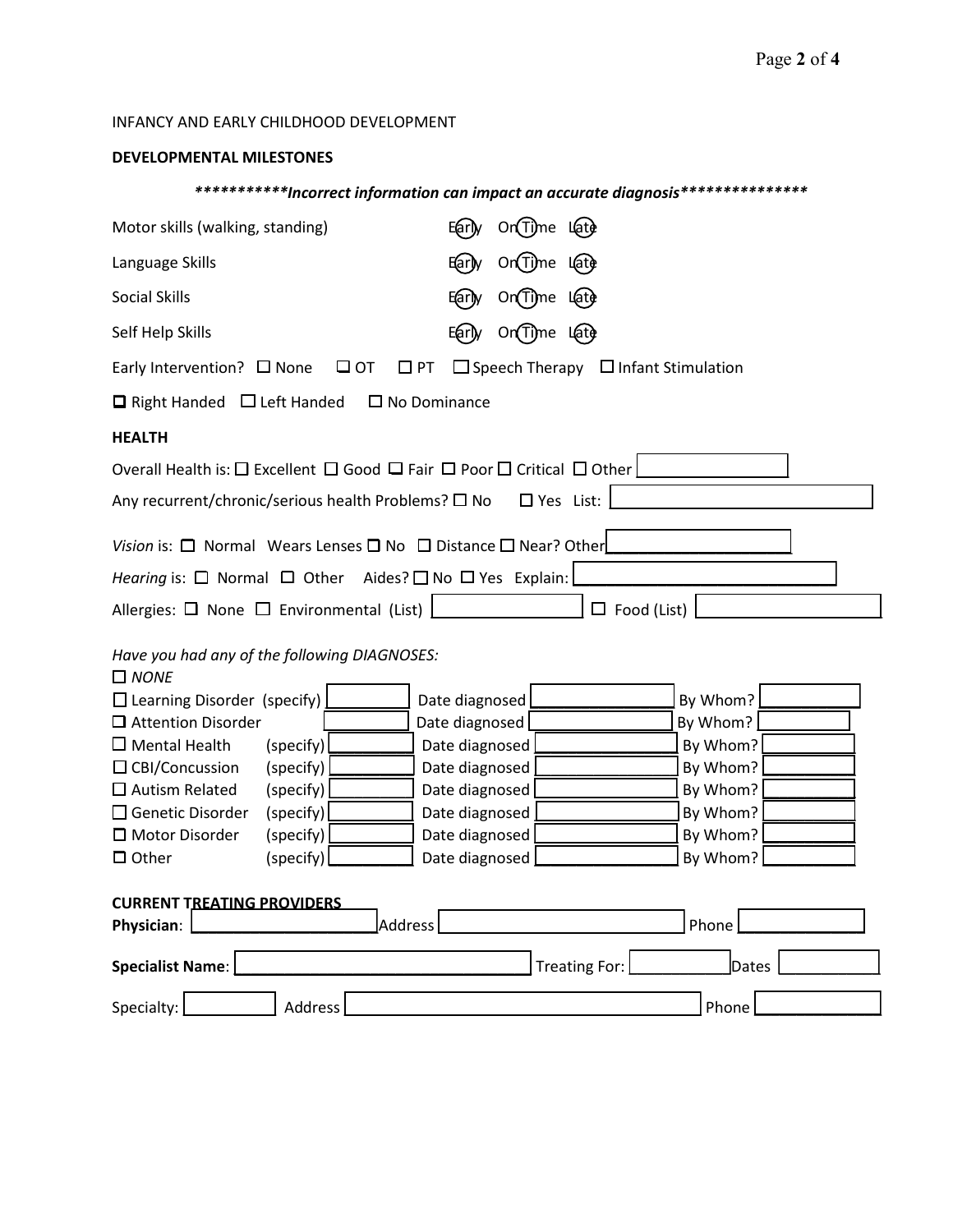*Current Medications/Supplements*

|                                                                                                     | Medication/Supplement                                                                                  |        | <b>Start Date</b>                        | Dosage | Frequency                |  |  |
|-----------------------------------------------------------------------------------------------------|--------------------------------------------------------------------------------------------------------|--------|------------------------------------------|--------|--------------------------|--|--|
|                                                                                                     |                                                                                                        |        |                                          |        |                          |  |  |
|                                                                                                     |                                                                                                        |        |                                          |        |                          |  |  |
|                                                                                                     | <b>EARLY INTERVENTION/SCHOOL HISTORY</b>                                                               |        |                                          |        |                          |  |  |
|                                                                                                     | Regional Center Client? $\Box$ Yes $\Box$ No Eligibility:                                              |        |                                          |        |                          |  |  |
|                                                                                                     | Current Services: Specify                                                                              |        |                                          |        |                          |  |  |
|                                                                                                     | Prior Services (ages):                                                                                 |        |                                          |        |                          |  |  |
| Current Private Services? (Tutoring, OT, speech language, ABA, Floor Time, Educational Therapy, PT) |                                                                                                        |        |                                          |        |                          |  |  |
| Specify:                                                                                            |                                                                                                        |        |                                          |        |                          |  |  |
|                                                                                                     | <b>SCHOOLS ATTENDED:</b><br>Name of School<br>Grades or Dates                                          |        |                                          |        | City                     |  |  |
|                                                                                                     |                                                                                                        |        |                                          |        |                          |  |  |
|                                                                                                     |                                                                                                        |        |                                          |        |                          |  |  |
|                                                                                                     |                                                                                                        |        |                                          |        |                          |  |  |
|                                                                                                     |                                                                                                        |        |                                          |        |                          |  |  |
|                                                                                                     | History of Attendance Problems? $\Box$ No $\Box$ Yes Explain                                           |        |                                          |        |                          |  |  |
| Ever RETAINED? ■ No ■ Yes Grade<br>Ever ADVANCED a grade? $\square$ No $\square$ Yes Grade          |                                                                                                        |        |                                          |        |                          |  |  |
| Ever EXPELLED? $\Box$ No $\Box$ Yes Date:<br>Ever SUSPENDED? $\Box$ No $\Box$ Yes Date              |                                                                                                        |        |                                          |        |                          |  |  |
|                                                                                                     | SCHOOL/SPECIAL EDUCATION/504 SERVICES<br>Current 504 Plan? □ No □ Yes GATE? □ No □ Yes IEP? □ No □ Yes |        |                                          |        |                          |  |  |
| Was formal assessment done? $\square$ No $\square$ Yes Last Eval Date:<br>Eligibility:              |                                                                                                        |        |                                          |        |                          |  |  |
|                                                                                                     | Current Plan Date:<br><b>Initial Plan Date</b>                                                         |        |                                          |        |                          |  |  |
| Current Goal/Accommodation Areas:                                                                   |                                                                                                        |        |                                          |        |                          |  |  |
| Test Accommodations at School? □ No □ Yes                                                           |                                                                                                        |        |                                          |        |                          |  |  |
| □<br>❏                                                                                              | <b>Extended Time</b><br><b>Enlarged Print</b>                                                          | ப      | Mark on booklet                          |        | $\Box$ AT/Speech to Text |  |  |
| $\Box$                                                                                              | <b>Frequent Breaks</b>                                                                                 | ப<br>□ | Scribe/Word Processor<br>Smaller setting |        | $\Box$ Reader<br>◻       |  |  |